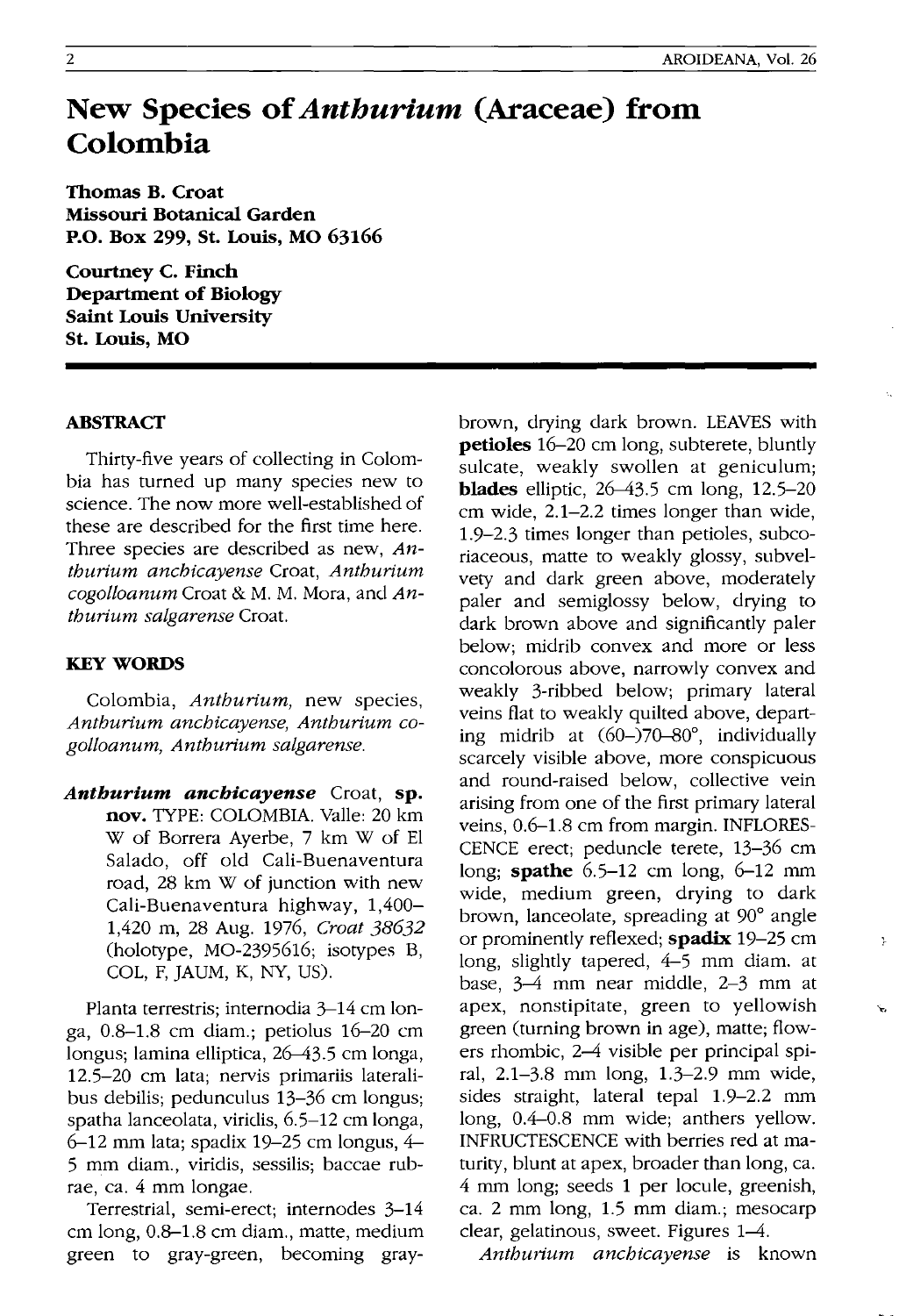'.

'-



Figs. 1-4. 1, 2. *Anthurium anchicayense* (*Croat 71665*). 1 (top L). Adaxial surface of blade, spathe and spadix at anthesis. 2 (top R). Abaxial surface of blade. 3, 4. *Anthurium anchicayense* (*Croat 38632*). 3 (bottom L). Habit of flowering plant. 4 (bottom R). Immature infructescence.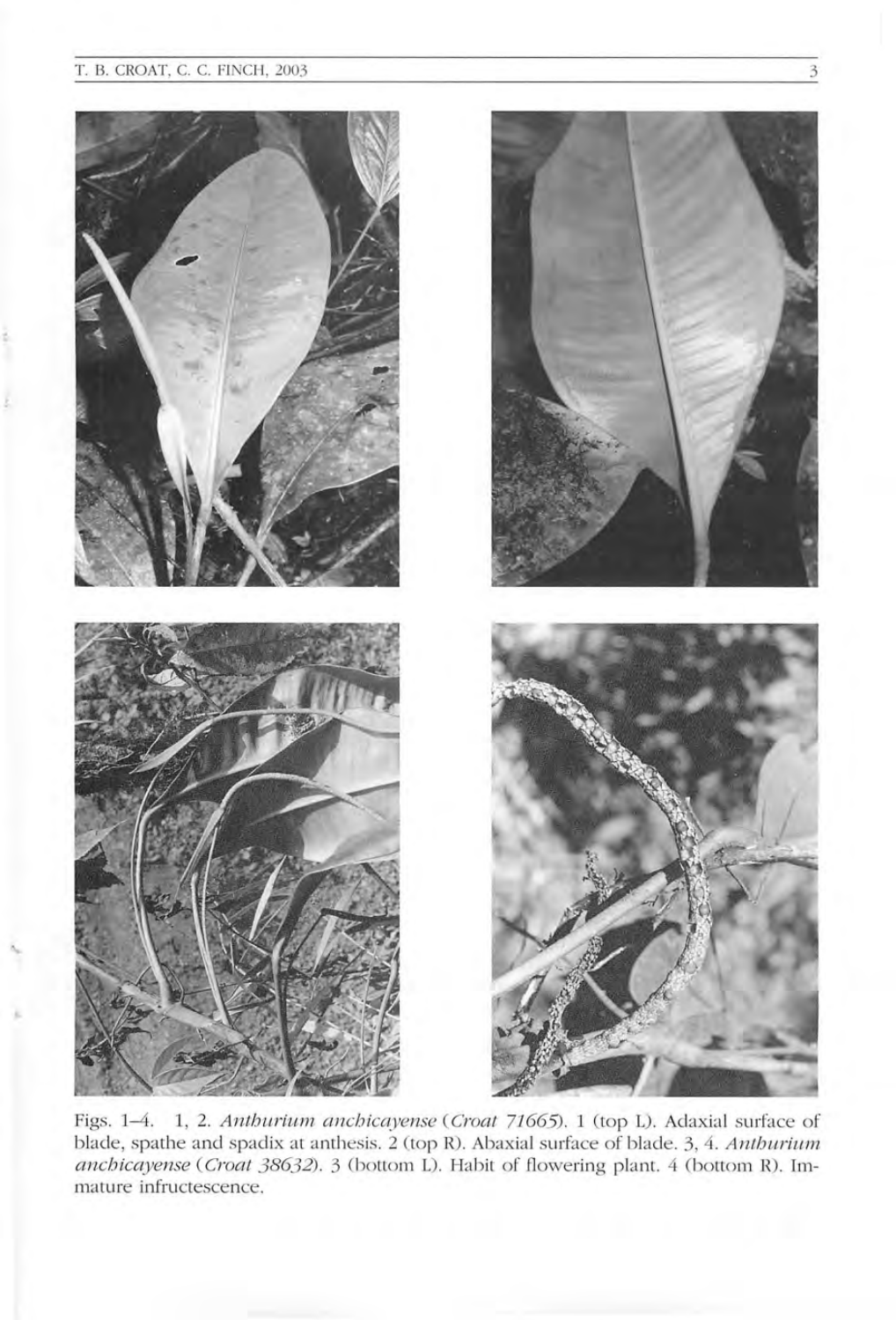only from Colombia on the western slopes<br>of the Cordillera Occidental from the Cordillera Occidental from (250-)1,100 to 1,450 m in elevation, in Valle and Narino Departments. It is to be expected in adjacent Ecuador in Carchf. In Nariño it occurs in an area of premontane wet forest. The species occurs in dense understory in full shade near streams. Flowering collections were made in December and in late March.

*Anthurium anchicayense* is characterized by its elongate internodes and the broadly elliptic, dark-brown drying blades with inconspicuous primary lateral veins. This species is apparently related to *A. guayaquitense* differing from the later in being subvelvety rather than semiglossy on the upper blade surface, in having blades elliptic rather than generally oblanceolate and in having veins departing the midrib at usually a 70-80° angle rather than at a 40-50° angle. *Anthurium guayaquitense*  occurs also in Valle del Cauca in the same general region but the two species have never been found together and *A. guayaquilense* occurs from sea level to 100 m, whereas *A. anchicayense* occurs from 250 to 1,400 m.

The late José Cuatrecasas, who was among the earliest to know the richness of the forests of the Cordillera Occidental in Colombia, first collected the species. It is named after the Río Anchicayá where the species was first collected.

Paratypes-COLOMBIA. Nariño: Municipio Ricaurte: Altaquer-Tumaco, between Altaquer and Junfn, 7 km W of Altaquer, Río Nambí, 1°18'N, 78°04'W, 1,100 m, 21 Mar. 1990, *Croat* 71665 (GH, MO, QCNE); Municipio Barbacoas, Reserva Natural Río Nambí, margins of Río Nambí, 1<sup>°</sup>18<sup>'</sup>N, 78°08'W, 1,325 m, 1 Dec. 1993, *P. Franco et at.* 4712 (COL), 7 Dec. 1993, *P. Franco et al. 5007* (COL), 7 Dec. 1993, *P. Franco*  et al. 5033 (COL); Valle: Río Anchicayá, Monos, 250 m, 5 Oct. 1943, *Cuatrecasas*  15256 (F)

*Antburlum cogoUoanum* Croat & M. M. Mora, **sp. nov.** TYPE: COLOMBIA. Chocó: Quibdó-Medellín, km 185, 14 km E of Tutunendo, 5°44'N, 76°43'W, 300 m, 22 Apr. 1983, *Croat 56278*  (holotype, MO-3109038-40; isotypes B, CAS, COL, K, NY, US, YEN).

Planta terrestris vel hemiepiphytica; internodia brevia, (1)3-6 cm diam.; cataphylla 19-30 cm longa, persistens in fibris; petiolus 75-130 cm longus, quadrangularis-alatis; lamina ovata, sagittata, 72-120 cm longa, 30-70 cm lata; nervis primariis lateralibus 23-28 utroque; pedunculus 40- 65 cm longus; spatha lanceolata, alba, 9- 15 cm longa, 1.5-2.5 cm lata; spadix (14)25-30 cm longus, purpureoviolaceus vel maronninus, sessilis vel stipitata 3-8 mm; baccae purpureae, albae ad basim.

Terrestrial or hemiepiphytic; stems short, internodes (1)3-6 cm diam.; cataphylls 19-30 cm, drying reddish brown, weathering into fibers, persisting at upper nodes. LEAVES with **petioles** erectspreading, 75-130 cm long, equal to or up to 1.5 times longer than blade, 10-15 mm diam., square or sometimes D-shaped in cross section, with thin, brittle, spreading wings at corners, medium green and semiglossy; geniculum 2 cm long, square in cross-section with winged margins, undulate; **blades** pendent, ovate, sagittate, narrowly acuminate with acumen slightly down-turned, prominently and deeply lobed at base, 72-120 cm long, 30-70 cm wide, 1.5–3 times longer than broad, broadest at point of petiole attachment, semiglossy and dark green above, weakly glossy to matte and slightly paler below, both surfaces drying brown (B&K: yellow 4/5; RHS #165 A: Beech Brown); anterior lobe 60-90 cm long, 20-35 cm wide, nearly 3 times longer than broad, margins nearly straight, sometimes undulate; posterior lobes 25-30 cm long, 20-35 cm wide, nearly as broad as long, rounded at apex, sinus spathulate to obovate, 15-30 cm deep; midrib slightly raised above, quadrangular to round-raised below with thin, spreading wings at corners towards base, drying with an acute medial rib; basal veins 7-9 pairs, slightly raised in deep valleys above, narrowly acute to knife edged below, ca. the first 5 branching

 $\gamma$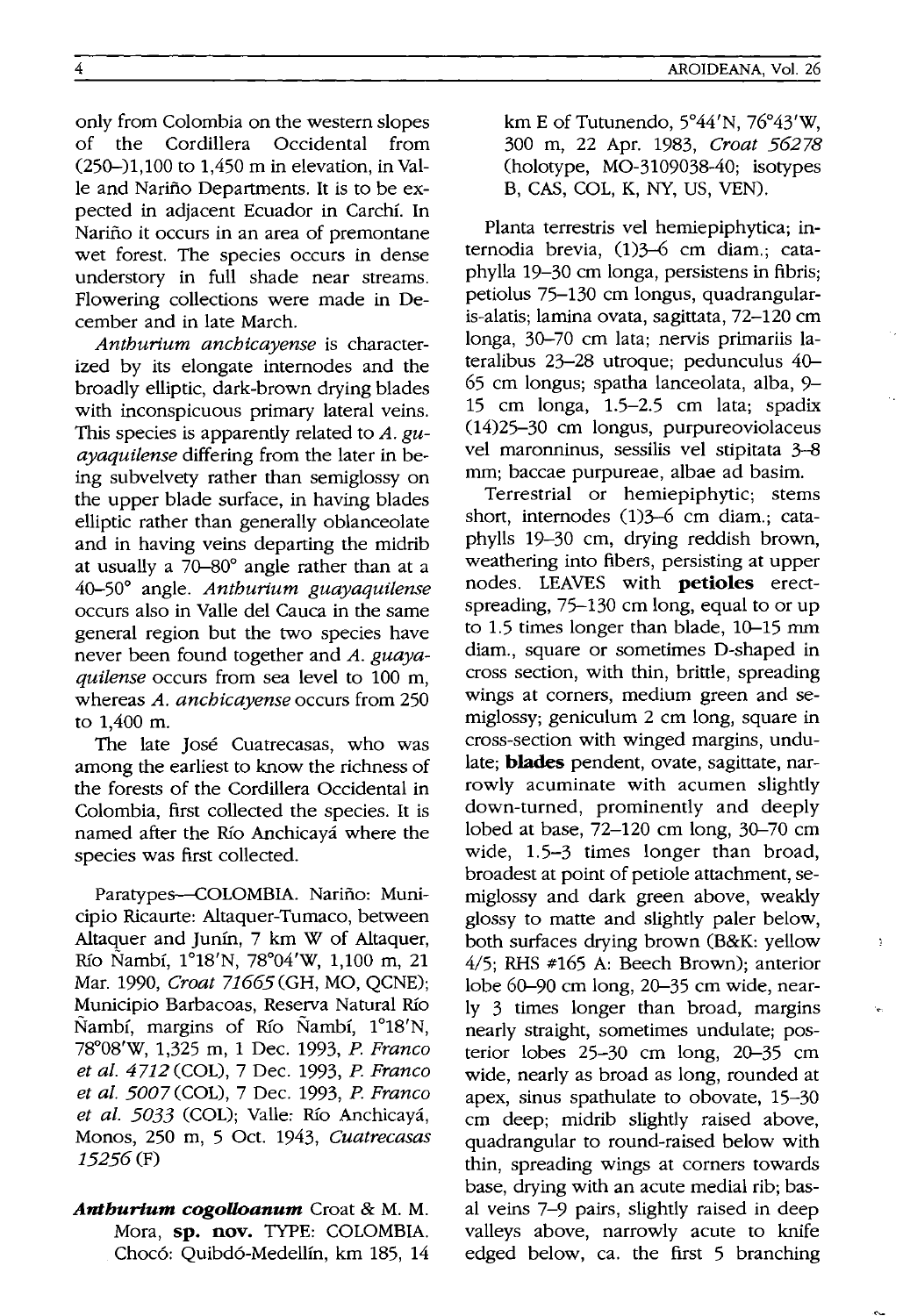from posterior rib in 2-3 cm increments, the remainder branching from the same point where naked portion of rib ends, posterior ribs naked for 8-15 cm; primary lateral veins 23-28 per side, weakly raised in deep valleys above, acutely raised below, departing midrib at 55-60° angle, ascending nearly straight to collective veins; collective veins arising from the 4th-6th basal veins, prominently raised below; tertiary veins prominently raised and darker than surface below. INFLORESCENCE with peduncle spreading, 40-65 cm long, ca. 1 cm wide, terete to square in cross-section, sometimes with thin, spreading wings; **spathe** white, lanceolate, 9-15 cm long, 1.5-2.5 cm wide, reflexed, inserted on peduncle at 60° angle, gradually acuminate at apex, the margins meeting acutely at base; **spadix** sessile to stipitate, stipe 3-8 mm, dark violet-purple or maroon, cylindrical, (14)25-30 cm long, 1 cm wide, erect, held at ca. 90° angle to peduncle; flowers rhombic, 12-14 visible in principal spiral, 2 mm long, 1.6 mm wide, the sides straight, lateral tepals 0.6 mm wide, 1.3 mm long, inner margins convex; pistils weakly exserted. INFRUCTESCENCE with purple berries which are white at the base. Figures 5-8

*Antburium cogolloanum* is endemic to regions of pluvial forest or its transitional life zones at 200-500 m in the Choco Department of Colombia. It is a member of section *Beloloncbium* and is characterized by its ovate-cordate leaves which dry brown, and by its petioles which are square in cross-section and have thin wings at the corners that continue undulating across the geniculum and onto the midrib, basal rib, and primary veins of the blade. Two specimens *(Croat* 67446 and *Billet* S 2638) obtained from cultivation at the Brussels Botanical Garden in Meise are identified here as *A. cogolloanum,* though these differ from other specimens in having leaves that dry green, blades broadest posterior to petiole attachment (vs. at petiole attachment), petioles shorter relative to blades, primary lateral veins numbering 12-15 (vs. 23-28), and collective veins arising from the 2nd (vs. the 4th-6th) basal

'.

vein. The species is named after Dr. Alvaro Cogollo, Director of the Herbarium Jardin Botanico Joaquin Antonio Uribe in Medellín, who assisted in the collection of the species.

Paratypes-COLOMBIA. Chocó: Bolívar-Quibdó, 71.7 km W of Bolívar, 500 m, 05°40'N, 76°23'W, 16 Dec. 1980, *Croat & Cogollo* 52125, (CM, COL, MA, MEXU, MO, P); near Condoto, between Rio Condoto and Río Iró, ca. 100 m, 5°06'N, 700 37'W, 11 Jan. 1956, *Idrobo* & *Kyburz*  1983 (COL); Pueblorrico-Istmina, 15 km W of Santa Cecilia, along Quebrada Antón, 240-350 m, 5°20'30"N, 76°13'45"W, 23 Feb. 1990, *Croat 70931* (AAU, COL, F, GH, M, MO); vic. of airport at Bahia Solano, 100 m, 5°13'30"N, 76°21'30"W, 15 Mar. 1984, *Croat* 57472 (JAUM, MO). CULTI-VATED PLANTS. Cultivated at Brussels Botanical Garden, 13 Dec. 1990, *Billet* S 2638 (BR); 20 Aug. 1987, *Croat* 67446 (MO).

*Anthurlum salgarense* Croat, **sp. nov.**  TYPE: COLOMBIA. Antioquia: along road from Bolombolo to Salgar, 1.5 km above the main Medellín-Bolívar highway, on steep road banks, 1,650 m, 05°55'N, 75°55'W, 24 Jan. 1990, *Croat*  69878 (holotype, MO-3789034-35; isotypes B, CAS, COL, F, GH, HUA, JAUM, K, NY, PMA, QCNE, UB, US, VEN).

Terrestris; internodia brevia, ad 5 cm diam.; cataphylla 20-22 cm longa, persistens semi-intactum; petiolus teres, 122-151 cm longus; lamina ovata-Iata, sagittata, 81- 96 cm longa, nervis primaries lateralibus 12-14 utroque; pedunculus 124-153 cm longus; spatha viridis 13-18.5 cm longa, 2.5-7 cm lata; spadix flavo-virescens at 34.7 cm longus, stipitata 5-11 cm longa, 7 mm lata.

Terrestrial on steep rocky banks; internodes short, to ca. 5 cm diam.; cataphyll fibers reddish brown, persisting semi-intact, coarsely fibrous especially at base, 20-22 cm long. LEAVES with **petioles**  erect-spreading, terete, 122-151 cm long, 1.51-1.57 times longer than blades, 1.7 cm diam. near base, 1.2-1.3 cm diam. near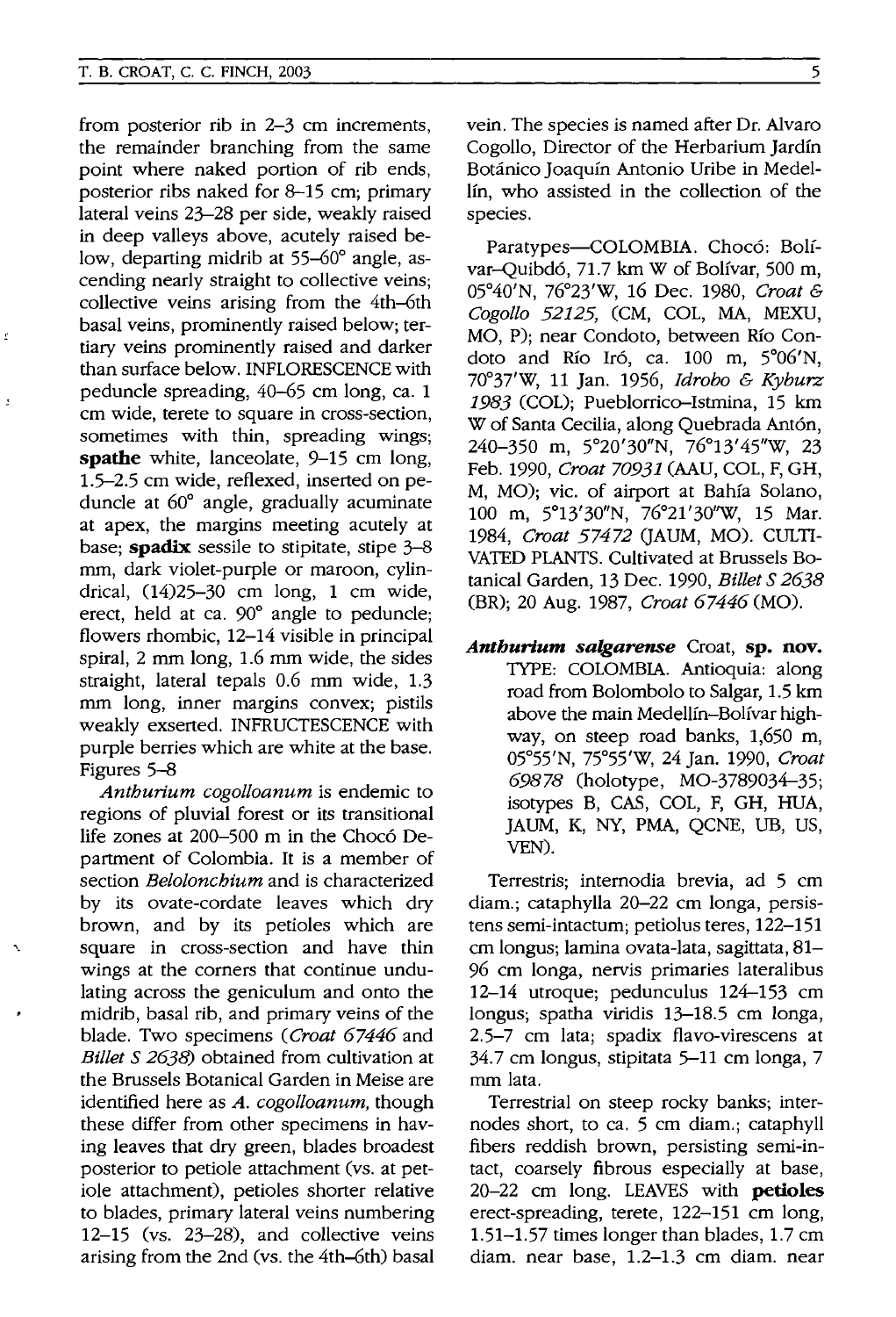

Figs. 5-8. 5, 6. Anthurium cogolloanum (Folsom 113252A). 5 (top L). Leaf blade of cultivated plant. 6 (top R). Undulate geniculum with winged margins. 7 (bottom L). Anthurium cogolloanum (Croat 70931) inflorescence showing erect spadix and reflexed spathe. 8 (bottom R). Anthurium cogolloanum (Croat 56278) showing a stem with persistent cataphyll fibers.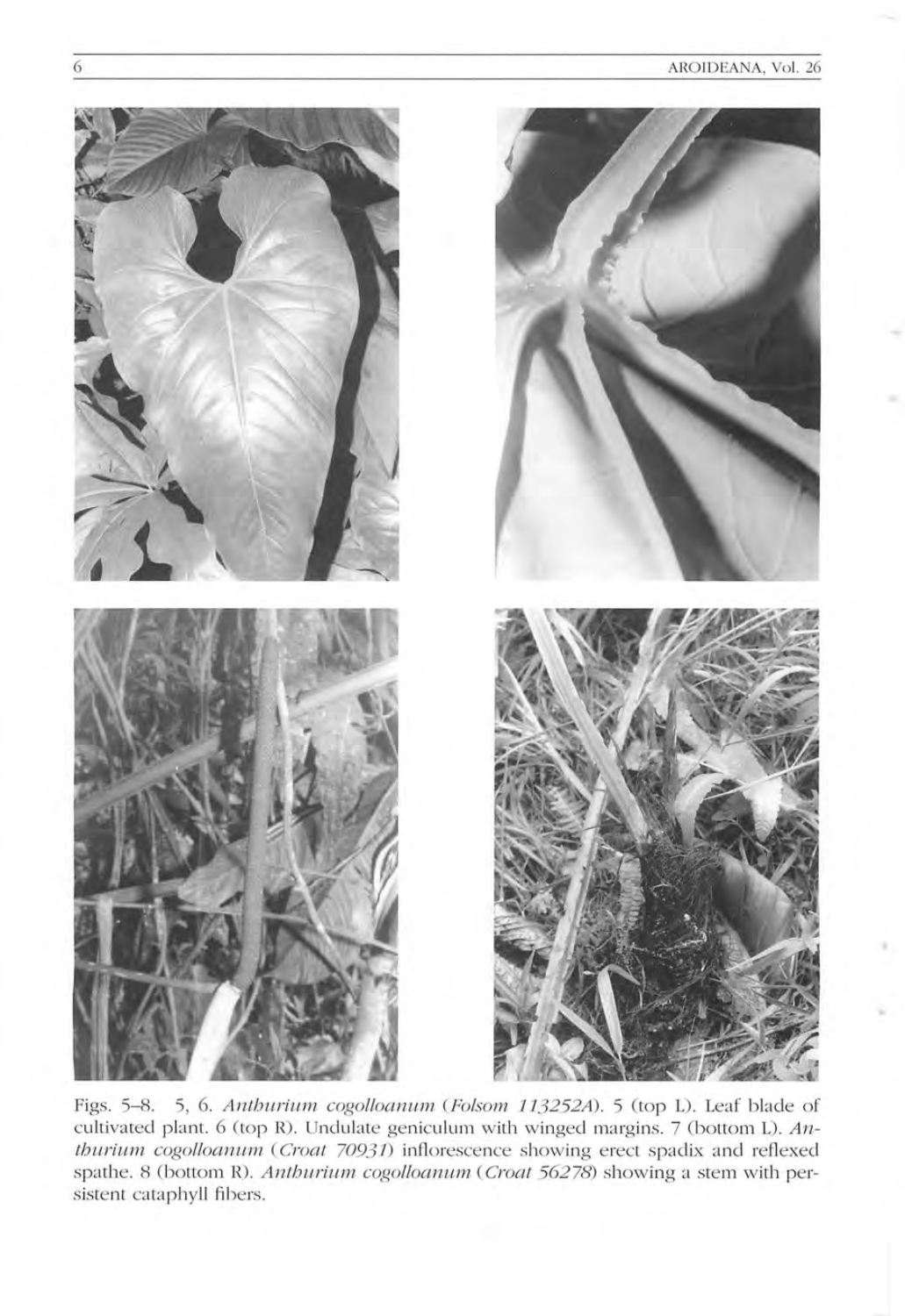middle, 0.9-1.1 cm diam. at point of attachment with geniculum, brittle (snapping when being bent sharply), pale green (same color as abaxial side of leaves), smooth; geniculum 2.6-3.5 cm long, wider than petiole, 1.4-1.6 cm diam, same color, shape and texture as petiole; **blades**  broadly ovate-sagittate, 81-96 cm long, 30-40 cm diam., 2.4-2.7 times longer than wide, widest about 5-10 cm below petiole attachment, margins undulate, apex acute, convex, subcoriaceous, weekly glossy above, glossier below, dark green above, much paler below; anterior lobe 50-60 cm long, somewhat convex at the margins, posterior lobes imbricate, 32.5-38.5 cm long, 27.5-37.5 cm wide; sinus obovate, 25-35 cm; major veins raised and paler than surface on both sides, greenish-yellow, narrowly rounded above, bluntly acute below, becoming more acute toward margins; basal veins 10-11 pairs, the first free, the remaining to some extent coalesced, the 5th pair coalesced to 10 cm, 6th-10th coalesced to 13 cm, further branched toward margin; posterior ribs 9- 13 cm, prominently ascending near margins; midrib convex at base, narrowly midway, acute-rounded at apex above; primary lateral veins 12-14 per side, arising at *45-55°* angle from midrib, first 6-7(8-9) free to margin, prominently ascending near margin; secondary veins in part sunken above; tertiary veins prominulous below; collective veins arising from the 6-8th lateral veins, about 1 cm from margin, loop-collecting the primary lateral veins. INFLORESCENCE erect-spreading, about as long as the leaves; peduncle 124-153 cm long; **spathe** spreading-reflexed, green, 13-18.5 cm long, 2.5-7 cm wide near base, gradually tapered to apex, the margins markedly undulate; **spadix** yellow-green (B&K  $6/2.5$ ), becoming dark green with paler pistils, finally brown, to 34.7 cm long, 10 mm diam. at base, 7 mm diam. near middle, 5 mm diam. at 1 cm from apex, prominently stipitate, stipe 5- 11 cm long; flowers 7-9 per principal spiral, 2.4-2.7 mm long, 2.0-2.2 mm wide; tepal minutely papillate, matte, imbedded with thick subcircular pale inclusions visible at lOX magnification; lateral tepals 1.3-1.5 mm wide, broadly triangular on outer margin, straight on inner margin; stamens forming a tight circle, nearly all contiguous, anthers 0.4 mm long, 0.6 mm wide; thecae ovoid. Figures 9-12.

*Antburium salgarense* is endemic to Colombia, known only from Antioquia Department in Tropical dry forest, Premontane wet forest and Lower montane wet forest at 900-1,800 m in elevation. Like *A. cogolloanum,* it is a member of the section *Beloloncbium* but characterized by its thick stem with short internodes, conspicuous reddish brown persistent network of cataphyll fibers, and conspicuous primary lateral veins on both surfaces. It is especially recognizable by its long-tapered yellow-green spadix with a very long stipe and by the broad, spreading-reflexed undulating spathe. The species is named after the type locality near the Colombian town of Salgar.

A specimen similar to *A. salgarense (Croat* & *Cogollo 52066)* differs in having the blade very glossy on the upper surface with straight rather than undulate margins, as well as a dark purple-violet spadix. However, it is included under this new species until further collections are made to clarify its identity.

Paratypes-COLOMBIA. Antioquia: Municipio Liborina: Carre, along road to Salgar, 4 km from Bolombolo-Bolfvar road, disturbed Tropical dry forest, roadside, 900 m, 05°54'N, 75°55'W, 1 Oct. *1987, Zaruccbi et al. 6105* (MO); Municipio de Liborina. Carretera Liborina-Sabanalarga, 3 km N of Liborina, 900 m, 06°41'N, 75°49'W, 8 Mar. 1986, *R. Callejas et al.*  2179 (HUA, MO); along road between Bo-Ifvar and Quibd6, 21.7 miles west of Bo-Ifvar, 06°10'N, 76°14'W, ca. 1,800 m, 16 Dec. 1980, *Croat* & *Cogollo 52066* (MO); along road between Apia and Pueblo Rico (NW of Pereira), 16 km NW of Apia, 14 km SE of Pueblo Rico, disturbed virgin forest along road, 05°09'N, 76°1O'W, 1,750 m, 21 Feb. 1990, *Croat 70834* (MO).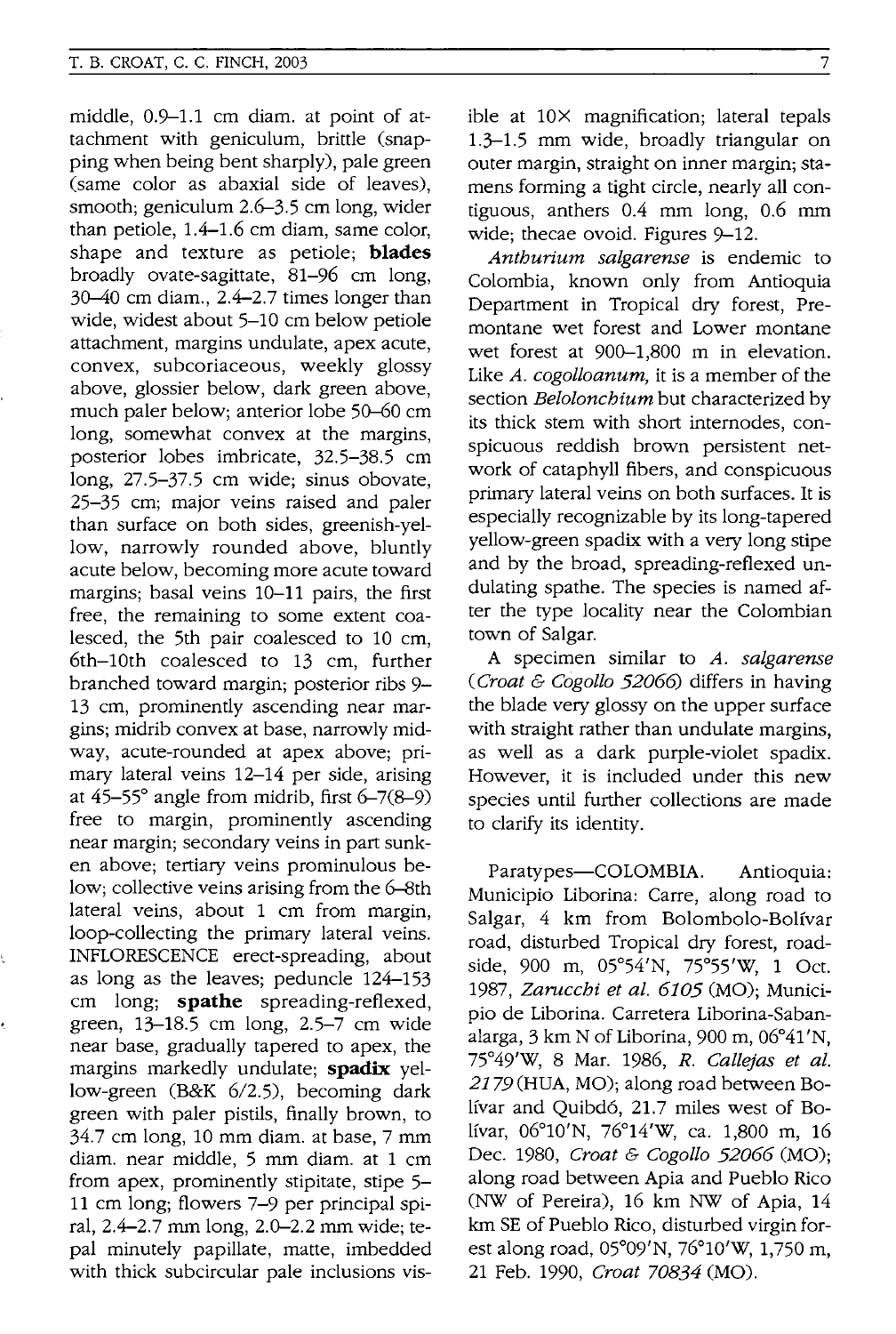

Figs. 9-12. Anthurium salgarense (Croat 69878). 9 (top L). Adaxial surface of the leaf. 10 (top R). Abaxial surface of the leaf. 11 (bottom L). Close up of inflorescence showing long stipe. 12 (bottom R). Stem showing persistent network of cataphyll fibers.